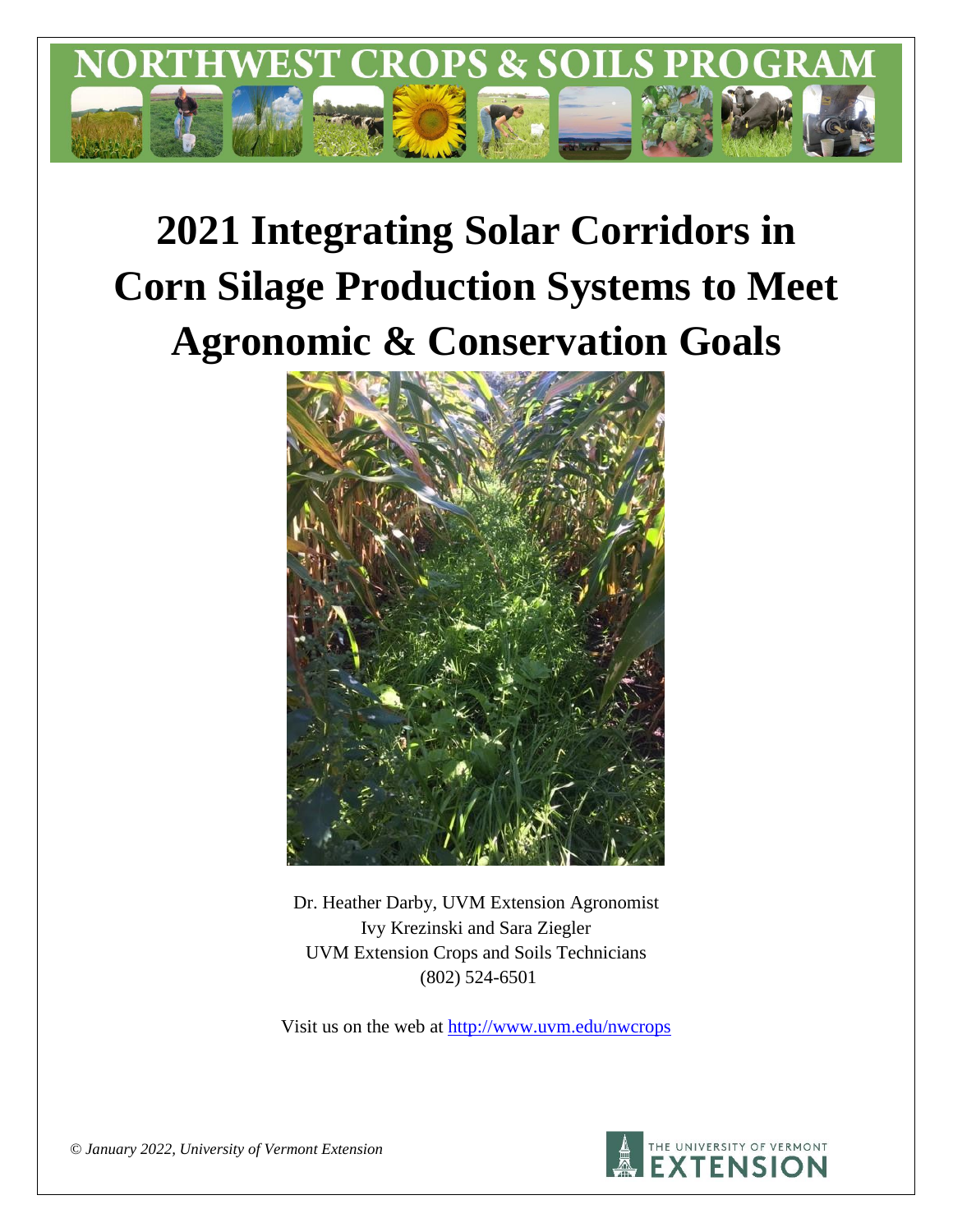# **2021 INTEGRATING SOLAR CORRIDORS IN CORN SILAGE PRODUCTION SYSTEMS TO MEET AGRONOMIC & CONSERVATION GOALS Dr. Heather Darby, University of Vermont Extension [heather.darby\[at\]uvm.edu](mailto:heather.darby@uvm.edu?subject=2013%20Long%20Season%20Corn%20Report)**

There has been increased interest in interseeding as a strategy to integrate cover crops into corn silage systems earlier in the season to maximize the conservation and ecological benefits. Cover cropping can improve soil health and minimize soil and nutrient losses to the environment. Farmers are also selecting cover crop species for specific value-added benefits. One of these targeted benefits is that it can be used as forage after the cash crop harvest. This can increase the tangible benefits while potentially decreasing additional costs or inputs for the farmer. However, there are several challenges limiting farmer adoption and success with interseeding cover crops. Interseeding when corn is between the V2 to V6 growth stage is preferable because after corn has reached the V6 stage, most seeding equipment is not tall enough, increasing the risk of damaging the corn crop. This requires owning or having access to specialized cover crop interseeding equipment. Another challenge is that typical corn row spacings create shade that limits cover crop establishment and growth. The solar corridor system is an alternative cropping system that is designed to increase the availability of sunlight to all rows, which can improve crop growth and nutrient cycling in the soil. Increasing the row width of corn silage may improve interseeded cover crop growth, but it is still important to maintain cash crop yields. Practical Farmers of Iowa found that over three years of on-farm trials in grain corn, 60" rows produced significantly more cover crop biomass, but reduced grain yields by an average of 12% (Gailans, 2018, 2019, 2020). The University of Vermont Extension Northwest Crops and Soils Program (UVM Extension NWCS) has conducted two years of research trials in corn silage, comparing corn yield and cover crop biomass in 30" and 60" rows, and found similar results. Increasing corn row widths to 36" or 40" may minimize the yield loss while still allowing for successful cover crop establishment. In 2021, UVM Extension NWCS conducted two field experiments and an on-farm research trial to study the effect that corn row width has on silage yields and cover crop or forage crop establishment.

# **MATERIALS AND METHODS**

The field trials were conducted at Borderview Research Farm, Alburgh, VT (Tables 1 and 2). Trial 1 evaluated the effect of corn row width on silage yields. Trial 2 evaluated the impact of corn row width on silage yield and quality, as well as biomass production of three interseeded forage crop treatments. The forage treatments can be found in Table 3 below. The on-farm research trial was conducted on a farm in St. Albans, VT and evaluated the effect of row width on corn silage yields (Table 4).

## *Trial 1 – The impact of corn row width on silage yields*

The experimental design for Trial 1 was a randomized complete block design where the treatments were corn row widths (30", 36", 40" and 60" row spacings) and were replicated three times. Plots were 40' long and consisted of 4 rows. To accommodate wider row spacing, plot size was adjusted based on the corn row width. Plots were  $10'$ ,  $12'$ ,  $14'$  and  $20'$  wide for  $30''$ ,  $36''$ ,  $40''$  and  $60''$  spacing respectively.

In Trial 1, corn was planted on 18-May and 250 lbs. ac<sup>-1</sup> of 10-20-20 was applied as starter fertilizer. The 30" and 60" plots were planted with a 4-row cone planter with John Deere row units fitted with Almaco seed distribution units (Nevada, IA). The 36" and 40" plots were planted with a Monosem 2-row precision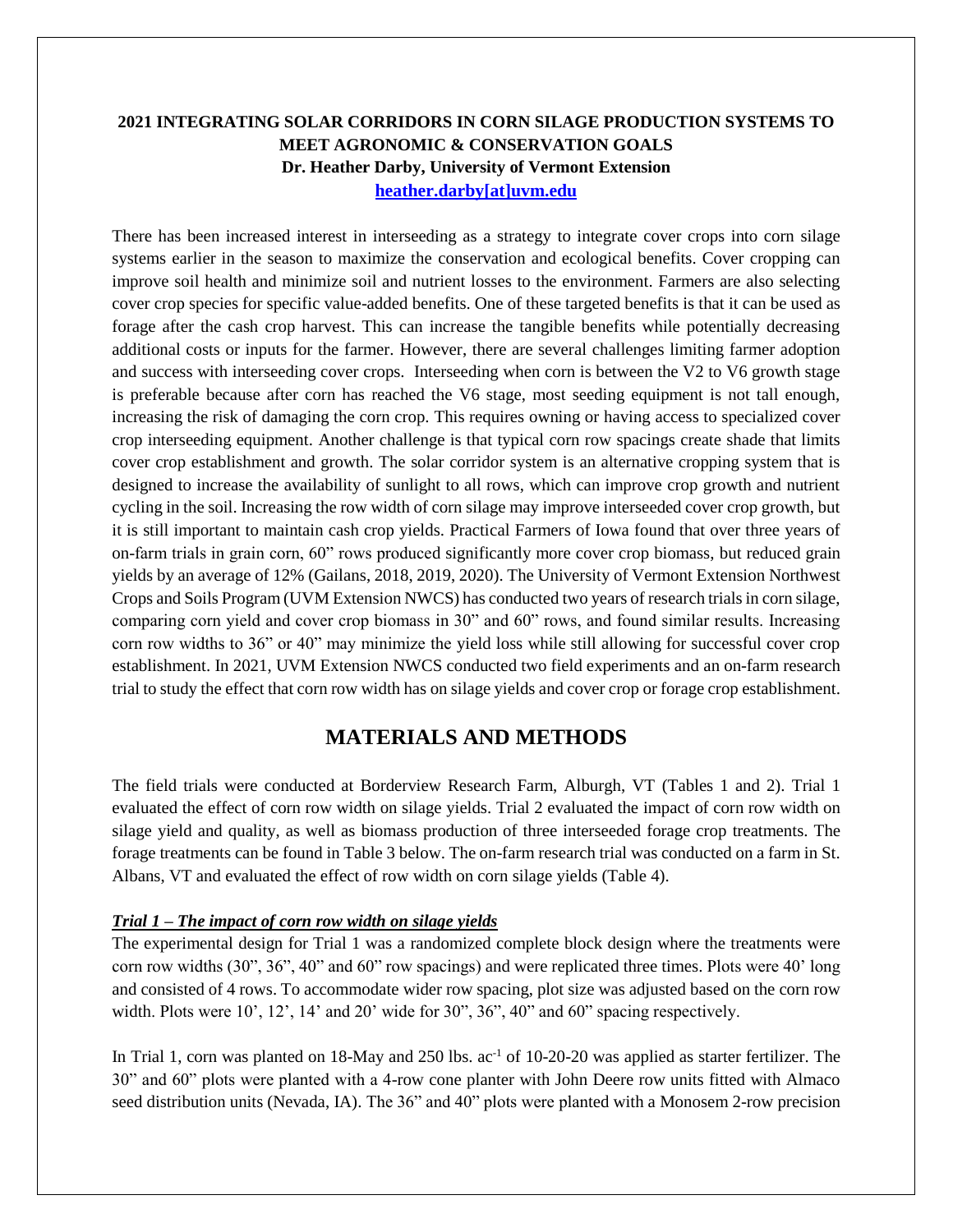air planter (Edwardsville, KS). All plots were planted to meet a target population of 30,000 plants ac<sup>-1</sup>. All plots were interseed with a cover crop mixture of annual ryegrass (60%), red clover (30%) and tillage radish (10%) on 14-Jun. Cover crop biomass was not measured in this trial. On 17-Jun, plots were top-dressed with 24-12-18 at a rate of 400 lbs. ac<sup>-1</sup>. Light intensity was measured using HOBO® pendant temperature and light sensors from Onset Computer Corporation (Bourne, MA). Sensors were set to log light information every 10 minutes and report light intensity in lumens  $\text{ft}^2$ . Sensors were placed just above the soil surface between rows of corn. Corn was harvested on 16-Sep using a John Deere 2-row corn chopper and collected in a wagon fitted with scales to weigh the yield of each plot. An approximate 1 lb. subsample was collected, weighed, dried, and weighed again to determine dry matter content and calculate yield. Quality analyses were not conducted on the corn silage from Trial 1.

| <b>Location</b>                       | <b>Borderview Research Farm - Alburgh, VT</b>             |  |  |  |  |
|---------------------------------------|-----------------------------------------------------------|--|--|--|--|
| Soil type                             | Benson rocky silt loam, over shaly limestone, 3-8% slopes |  |  |  |  |
| <b>Previous crop</b>                  | Grain corn                                                |  |  |  |  |
| <b>Replicates</b>                     | 3                                                         |  |  |  |  |
| Corn variety (Relative maturity)      | Brevant B95V86AM (95 RM)                                  |  |  |  |  |
| Row width (inches)                    | 30, 36, 40, 60                                            |  |  |  |  |
| Target population (plants $ac^{-1}$ ) | 30,000                                                    |  |  |  |  |
| <b>Corn planting date</b>             | $18-May$                                                  |  |  |  |  |
| <b>Tillage operations</b>             | <b>Pottinger TerraDisc</b>                                |  |  |  |  |
| Starter fertilizer (lbs. $ac^{-1}$ )  | $10-20-20(250)$                                           |  |  |  |  |
| Herbicide $(ac^{-1})$                 | Roundup Power Max® (1 qt.); 14-Apr                        |  |  |  |  |
| Top dress fertilizer (lbs. $ac-1$ )   | 24-12-18 (400); 17-Jun                                    |  |  |  |  |
| Date of interseeding                  | $14-J$ un                                                 |  |  |  |  |
|                                       | $25$ lbs. $ac^{-1}$                                       |  |  |  |  |
| Cover crop mixture                    | Annual ryegrass (60%)                                     |  |  |  |  |
|                                       | Red clover (30%)                                          |  |  |  |  |
|                                       | Tillage radish (10%)                                      |  |  |  |  |
| Corn harvest date                     | $16-Sep$                                                  |  |  |  |  |

**Table 1. Trial 1 management, Alburgh, VT, 2021.**

# *Trial 2 – The impact of corn row width on silage productivity and establishment of interseeded forages*

The experimental design for Trial 2 was a randomized complete block with split plot design and replicated four times. Main plots were corn row width (30", 40" and 60") and split plots were interseeded forage treatments (alfalfa, orchardgrass/ alfalfa mix, and orchardgrass). All plots were 32' long and consisted of 4 rows. To accommodate the wider row spacing, plots were 10', 14' and 20' wide for 30", 40" and 60" row spacing respectively.

In Trial 2, 300 lbs. ac<sup>-1</sup> of 19-19-19 were applied on 6-Apr. Corn was planted on 19-May to meet a target population of 30,000 plants ac<sup>-1</sup>. Seeding rate was adjusted based on row width. The 30" and 60" plots were planted with a 4-row cone planter with John Deere row units fitted with Almaco seed distribution units (Nevada, IA). The 40" plots were planted with a Monosem 2-row precision air planter (Edwardsville, KS). Plots were top-dressed on 17-Jun with 24-12-18 at a rate of 400 lbs. ac<sup>-1</sup>. Cover crops were interseed on 18-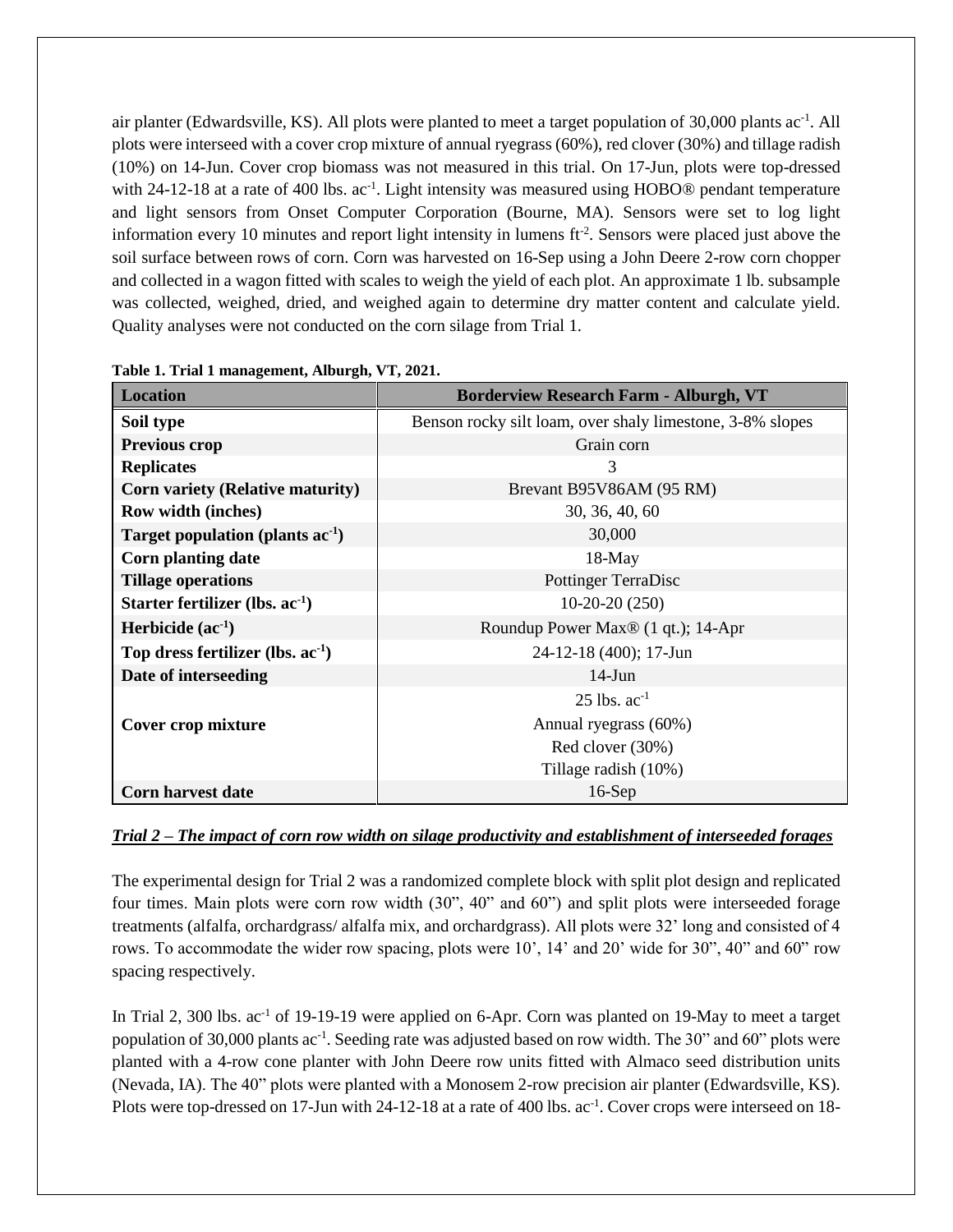Jun, at a rate of 20 lbs. ac<sup>-1</sup>. Prior to corn harvest, cover crop establishment was measured on 14-Sep. A  $0.25m<sup>2</sup>$  quadrat sample was taken between the center two rows of each plot, weighed, dried, and weighed again to determine dry matter content and calculate yield. In the 40" plots, cover crop establishment was not measured. On 22-Sep, corn from Trial 2 was harvested as noted in Trial 1. Then subsamples were ground to 2mm using a Wiley sample mill and then to 1mm using a cyclone sample mill (UDY Corporation). The samples were analyzed at the E. E. Cummings Crop Testing Laboratory at the University of Vermont (Burlington, VT) with a FOSS NIRS (near infrared reflectance spectroscopy) DS2500 Feed and Forage analyzer. The NIR procedures and corn silage calibration from Dairy One Forage Laboratories (Geneva, NY) were used to determine crude protein (CP), starch, lignin, acid detergent fiber (ADF), ash corrected neutral detergent fiber (aNDFom), total digestible nutrients (TDN), net energy lactation (NEL), undigestible neutral detergent fiber (uNDFom; 30h), and neutral detergent fiber digestibility (NDFD; 30h).

Mixtures of true proteins, composed of amino acids, and non-protein nitrogen make up the crude protein (CP) content of forages. The CP content is determined by measuring the amount of nitrogen and multiplying by 6.25. The bulky characteristics of forage come from fiber. Forage feeding values are negatively associated with fiber since the less digestible portions of plants are contained in the fiber fraction. The detergent fiber analysis system separates forages into two parts: cell contents, which include sugars, starches, proteins, non-protein nitrogen, fats and other highly digestible compounds; and the less digestible components found in the fiber fraction. The total fiber content of forage is contained in the neutral detergent fiber (NDF). Chemically, this fraction includes cellulose, hemicellulose, and lignin. Because of these chemical components and their association with the bulkiness of feeds, NDF is closely related to feed intake and rumen fill in cows. Recently, forage testing laboratories have begun to evaluate forages for NDF digestibility (NDFD). This analysis can be conducted over a wide range of incubation periods from 30 to 240 hours. Research has demonstrated that lactating dairy cows will eat more dry matter and produce more milk when fed forages with optimum NDFD. Forages with increased NDFD will result in higher energy values and, perhaps more importantly, increased forage intakes. Forage NDFD can range from  $20 - 80\%$ NDF. Total digestible nutrients (TDN) is a measure of the energy value in a feedstuff. Neutral detergent fiber expressed on an organic matter basis (aNDFom) is used when high ash content leads to ash remaining in the fiber residue. 30-hr uNDFom is the undigestible NDF on an organic matter basis after 30 hours in rumen fluid. This can cause an overvaluation of the NDF and can cause nutritionists to underfeed fiber.Net energy lactation (NEL) is estimated energy value of feed used for maintenance plus milk production during dairy cow lactation or last two months of gestation for dry, pregnant cows.

| <b>Location</b>                       | <b>Borderview Research Farm - Alburgh, VT</b>             |
|---------------------------------------|-----------------------------------------------------------|
| Soil type                             | Covington silty clay loam, 0-3% slopes                    |
| Previous crop                         | Corn silage                                               |
| <b>Replicates</b>                     |                                                           |
| Corn variety (Relative maturity)      | Brevant B95V86AM (95 RM)                                  |
| Row width (inches)                    | 30, 40, 60                                                |
| Target population (plants $ac^{-1}$ ) | 30,000                                                    |
| <b>Corn planting date</b>             | $19-May$                                                  |
| <b>Tillage operations</b>             | <b>Pottinger TerraDisc</b>                                |
|                                       | Roundup Power $Max^{\circledast}(1 \text{ qt.}); 27$ -May |

| Table 2. Trial 2 management, Alburgh, VT, 2021. |  |  |  |  |
|-------------------------------------------------|--|--|--|--|
|-------------------------------------------------|--|--|--|--|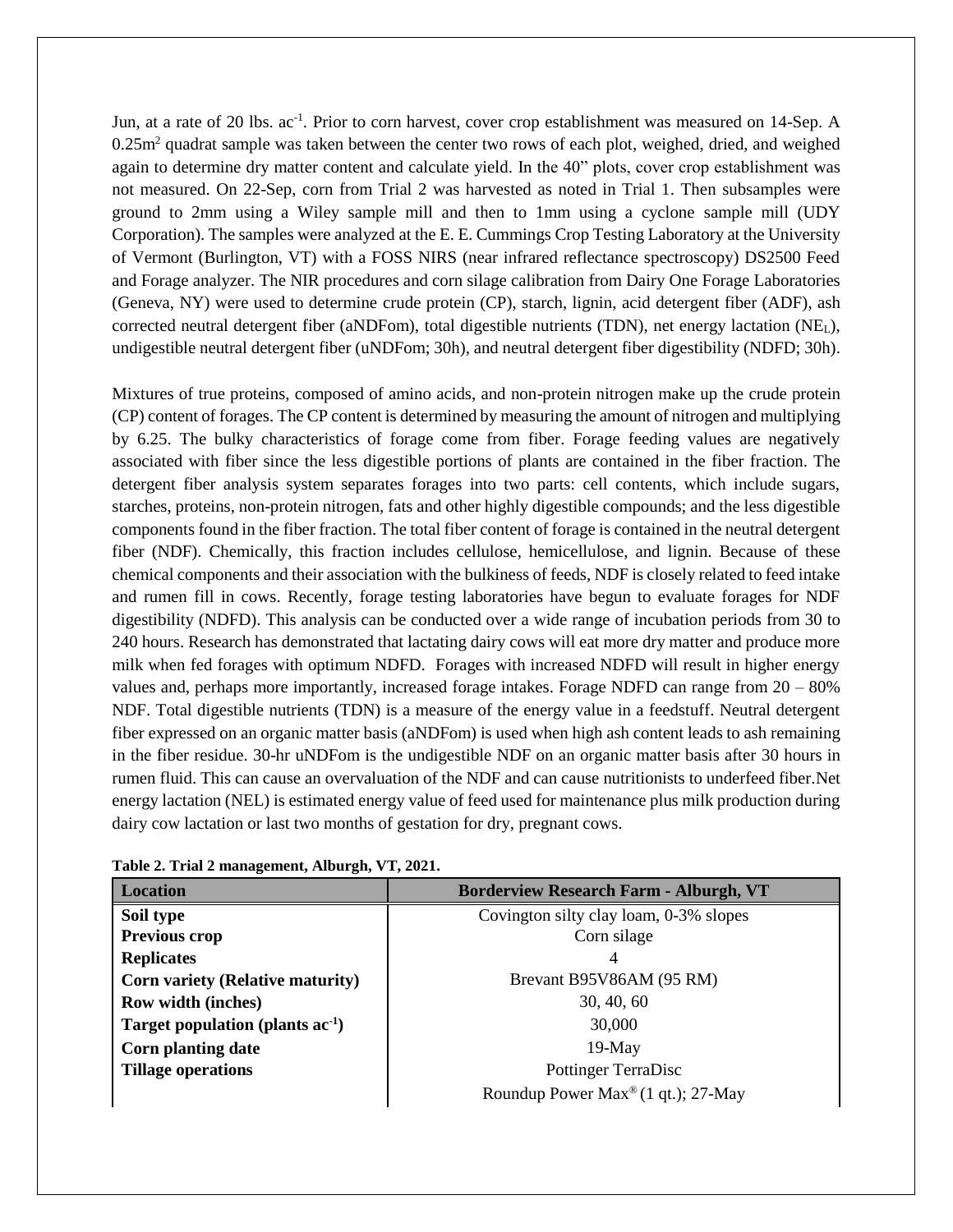| Herbicide $(ac-1)$                     | Roundup Power Max® (1qt.) and Resolve® Q (1.5oz); 2-Jun |
|----------------------------------------|---------------------------------------------------------|
|                                        | Roundup Power Max <sup>®</sup> (1qt.); 14-Jun           |
| Top dress fertilizer (lbs. $ac^{-1}$ ) | $24-12-18$ (400); 17-Jun                                |
| Date of interseeding                   | $18$ -Jun                                               |
| Cover crop harvest date                | $14-Sep$                                                |
| <b>Corn harvest date</b>               | $22-Sep$                                                |

**Table 3. Trial 2 cover crop treatments, Alburgh, VT, 2021.**

| <b>Cover crop treatment</b> | Seeding rate (lbs. $ac^{-1}$ ) |
|-----------------------------|--------------------------------|
| Organic 309 alfalfa         |                                |
| Echelon orchardgrass/       |                                |
| Organic 309 alfalfa         | 12                             |
| Echelon orchardgrass        |                                |

# *On-farm research trial to evaluate the effect of row width on corn silage yields*

In the on-farm research trial, corn was planted on 5-May using a John Deere 7200 planter. Row units were individually controlled by Ag Leader® SureDrive electric drives. The 30" rows were planted at a rate of 32,000 seeds ac<sup>-1</sup> and the 60" rows at a rate of 60,000 seeds ac<sup>-1</sup>. Starter fertilizer, 32-0-0, was applied at 8 gal ac<sup>-1</sup>. Alfalfa was interseeded on 7-Jun at a rate of 20 lbs. ac<sup>-1</sup>. On 1-Sep, corn population was measured by counting the number of plants in three 17.5' sections in both 30" and 60" plots. Corn yield was also measured by collecting and weighing the plants from three 17.5 sections in each plot. After weighing, 5 corn plants were ground through a woodchipper and an approximate 1lb subsample was collected, weighed, dried, and reweighed to determine dry matter content and yield. Subsamples were ground and analyzed for forage quality following the same procedures outlined for Trial 2. Cover crop establishment and growth was minimal due to very dry conditions during the growing season. As a result, cover crop biomass was not measured in this trial.

| <b>Location</b>                          | <b>Tommary Holsteins - St. Albans, VT</b>                  |  |  |  |  |
|------------------------------------------|------------------------------------------------------------|--|--|--|--|
| Soil type                                | Copake fine sandy loam                                     |  |  |  |  |
| <b>Previous crop</b>                     | Corn silage                                                |  |  |  |  |
| <b>Tillage</b>                           | No-till                                                    |  |  |  |  |
| <b>Rotation</b>                          | 5-year grass, 5-year corn with cover crop                  |  |  |  |  |
| <b>Corn variety</b>                      | Brevant B90R92Q (90 RM)                                    |  |  |  |  |
|                                          | $32,000 - 30$ ".                                           |  |  |  |  |
| Plant population (seeds $ac^{-1}$ )      | $60,000 - 60$ ".                                           |  |  |  |  |
|                                          | Corn: 5-May                                                |  |  |  |  |
| <b>Planting date</b>                     | Cover crop: 7-Jun                                          |  |  |  |  |
| Cover crop (lbs. $ac^{-1}$ )             | Alfalfa $(20 \text{ lbs. } ac^{-1})$                       |  |  |  |  |
| Fall manure application (gal $ac^{-1}$ ) | 4.000                                                      |  |  |  |  |
| Starter fertilizer (gal $ac^{-1}$ )      | $32-0-0(8)$                                                |  |  |  |  |
| Side dress fertilizer (lbs. $ac-1$ )     | $46-0-0(200)$                                              |  |  |  |  |
| <b>Herbicide</b>                         | Glyphosate and Dupont <sup>TM</sup> Resolve <sup>®</sup> Q |  |  |  |  |
| Corn harvest date                        | 7-Sep                                                      |  |  |  |  |

**Table 4. On-farm trial management, St. Albans, VT, 2021.**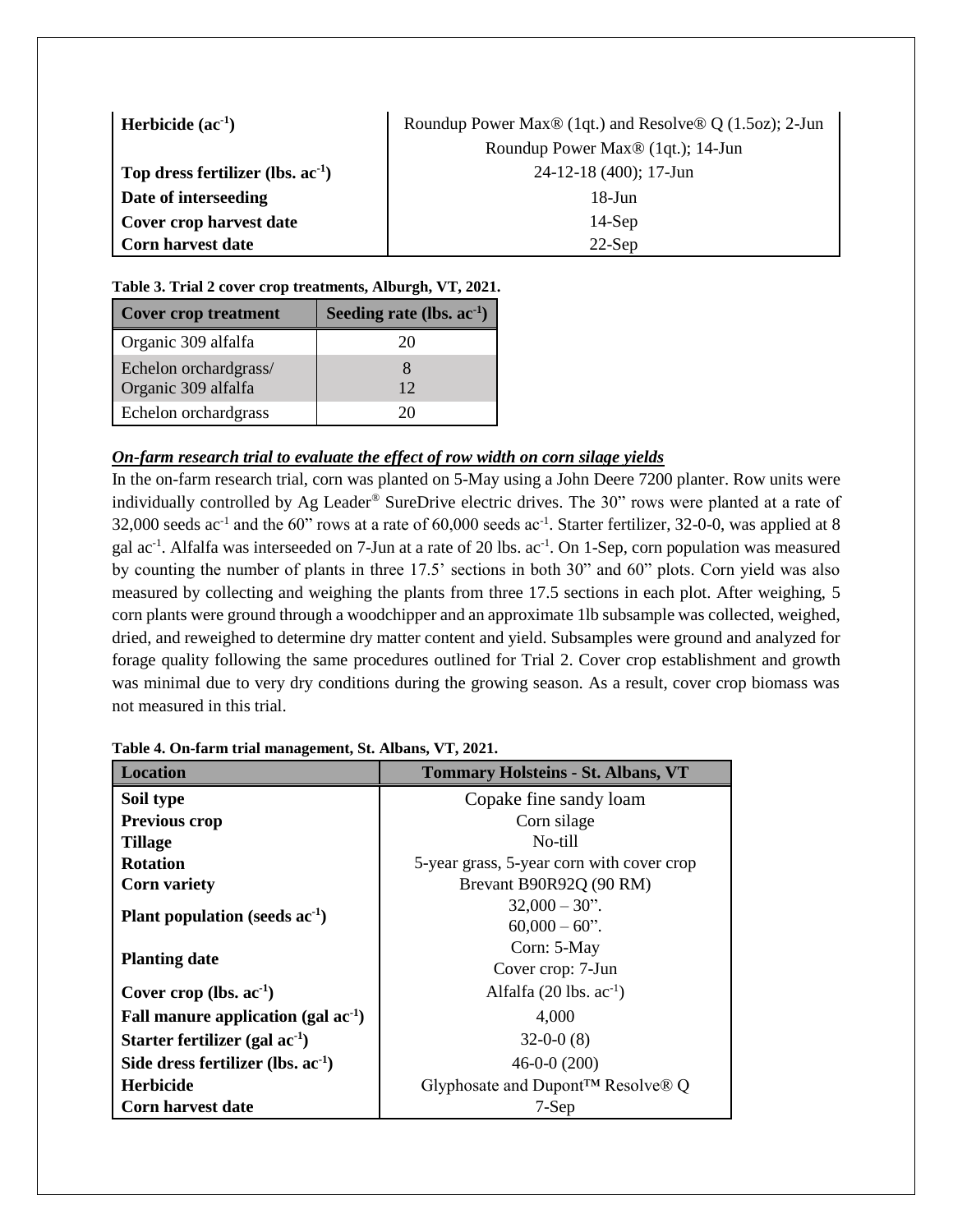Data were analyzed using a general linear model procedure of SAS (SAS Institute, 1999). Replications were treated as random effects, and treatments were treated as fixed. Mean comparisons were made using the Least Significant Difference (LSD) procedure where the F-test was considered significant, at p<0.10. Variations in genetics, soil, weather, and other growing conditions can result in variations in yield and quality. Statistical analysis makes it possible to determine whether a difference between treatments is significant or whether it is due to natural variations in the plant or field. At the bottom of each table, an LSD value is presented for each variable (i.e., yield). Least Significant Differences (LSDs) at the 0.10 level of significance are shown. This means that when the difference between two treatments within a column is equal to or greater to the LSD value for the column, there is a real difference between the treatments 90% of the time. Treatments within a column that have the same letter are statistically similar. In this example, treatment C was significantly different from treatment A, but not from treatment B. The difference between

C and B is 1.5, which is less than the LSD value of 2.0 and so these treatments were not significantly different in yield. The difference between C and A is equal to 3.0, which is greater than the LSD value of 2.0 indicating the yields of these treatments were significantly different from one another. The letter 'a' indicates that treatment B was not significantly lower than the top yielding treatment, indicated in bold.

| <b>Treatment</b> | Yield             |
|------------------|-------------------|
| A                | 6.0 <sup>b</sup>  |
| B                | 7.5 <sup>ab</sup> |
| C                | 9.0 <sup>a</sup>  |
| LSD.             | 2.0               |

# **RESULTS**

Weather data were recorded with a Davis Instrument Vantage Pro2 weather station, equipped with a WeatherLink data logger at Borderview Research Farm in Alburgh, VT (Table 5) and on-farm in St. Albans, VT (Table 6). In Alburgh, temperatures were above normal in June and August, but over 4 degrees cooler than normal in July. A similar trend was seen in St. Albans. The region experienced drought during the growing season. By August, counties in northern Vermont were in moderate drought (D1) according to the U.S Drought Monitor. From May through September, Alburgh received 13.02 inches of rain, 6.27 inches below average. Likewise, St. Albans received 11.38 inches of rain, 7.43 inches less than the 30 year average. This season, in Alburgh, there were 2,613 Growing Degree Days (GDDs) and in St. Albans there were 2,639 GDDs. The total GDDs are within the range of required GDDs for corn silage (2,200 to 2,800).

| Alburgh, VT                       | May<br>June |         | July    | August  | September |  |  |  |
|-----------------------------------|-------------|---------|---------|---------|-----------|--|--|--|
| Average temperature $(^{\circ}F)$ | 58.4        | 70.3    | 68.1    | 74.0    | 62.8      |  |  |  |
| Departure from normal             | $-0.03$     | 2.81    | $-4.31$ | 3.25    | 0.14      |  |  |  |
|                                   |             |         |         |         |           |  |  |  |
| Precipitation (inches)            | 0.66        | 3.06    | 2.92    | 2.29    | 4.09      |  |  |  |
| Departure from normal             | $-3.10$     | $-1.20$ | $-1.14$ | $-1.25$ | 0.42      |  |  |  |
|                                   |             |         |         |         |           |  |  |  |
| Growing Degree Days (50-86°F)     | 334         | 597     | 561     | 727     | 394       |  |  |  |
| Departure from normal             | 33.0        | 73.0    | $-134$  | 85.0    | 7.00      |  |  |  |

**Table 5. Weather data for Trial 1 and 2, Alburgh, VT, 2021.**

Based on weather data from a Davis Instruments Vantage Pro2 with WeatherLink data logger.

Historical averages are for 30 years of NOAA data (1991-2020) from Burlington, VT.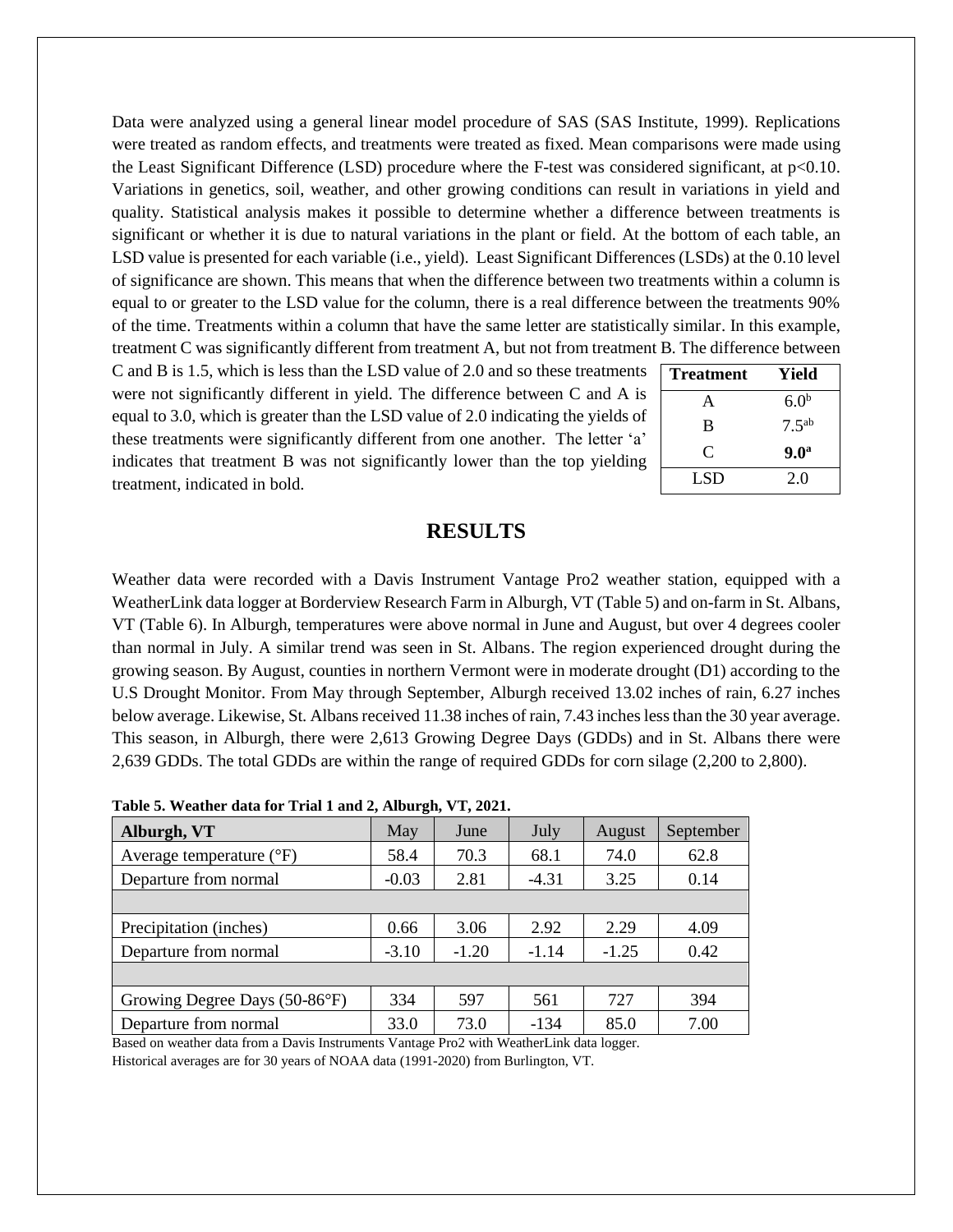| <b>St. Albans, VT</b>             | May     | June    | July    | August          | September |  |
|-----------------------------------|---------|---------|---------|-----------------|-----------|--|
| Average temperature $(^{\circ}F)$ | 56.7    | 71.4    | 68.7    | 73.6            | 63.6      |  |
| Departure from normal             | 0.72    | 6.3     |         | $-1.44$<br>5.56 |           |  |
|                                   |         |         |         |                 |           |  |
| Precipitation (inches)            | 0.87    | 2.5     | 2.99    | 2.74            | 2.28      |  |
| Departure from normal             | $-2.52$ | $-1.13$ | $-1.23$ | $-1.17$         | $-1.38$   |  |
|                                   |         |         |         |                 |           |  |
| Growing Degree Days (50-86°F)     | 313     | 615     | 580     | 708             | 423       |  |
| Departure from normal             | 21      | 128     | $-50$   | 126             | 63        |  |

**Table 6. Weather data for on-farm trial, St. Albans, VT, 2021.**

Based on weather data from a Davis Instruments Vantage Pro2 with WeatherLink data logger.

Historical averages are for 30 years of NOAA data (1991-2020) from Burlington, VT.

## *Trial 1 – The impact of corn row width on silage yields*

Corn silage yields were significantly impacted by corn row width (Table 7). Corn planted in 30" rows produced the highest yield at 35% DM, 25.5 tons ac<sup>-1</sup>. This was statistically similar to the corn planted in 36" rows. The 60" corn resulted in the lowest yields, 11.4 tons ac-1 , which is less than half the yield of the top performer.

| <b>Row width</b> | Yield, 35% DM      |  |  |  |  |
|------------------|--------------------|--|--|--|--|
|                  | tons $ac^{-1}$     |  |  |  |  |
| 30-in.           | $25.5^{a\dagger}$  |  |  |  |  |
| 36-in.           | 20.7 <sup>ab</sup> |  |  |  |  |
| 40-in.           | $17.1^{bc}$        |  |  |  |  |
| 60-in.           | $11.4^\circ$       |  |  |  |  |
| LSD $(p=0.10)^*$ | 6.65               |  |  |  |  |
| Trial mean       | 18.7               |  |  |  |  |

#### **Table 7. Corn silage yield by row width in Trial 1, Alburgh, VT, 2021.**

†Treatments within a column with the same letter are statistically similar.

‡LSD –Least significant difference at p=0.10.

Light sensors were placed in between the rows of corn to measure the intensity of light reaching the soil surface. The light intensity, measured in accumulated lumens  $ft^2$ , was similar for all row widths during the first two weeks after the cover crop was interseeded (Figure 1). By 14-Jul, a month after interseeding, the 60" rows had the most light reaching the soil surface, followed by the 40", 36", and then 30" row widths. The 30" rows consistently had the lowest light intensity up through the beginning of September. By mid-August, there was little difference in accumulated lumens  $ft<sup>2</sup>$  between 36" and 40" rows. Then by the end of August, the accumulated lumens  $ft<sup>2</sup>$  was nearly the same for all row widths except 30" rows, which about 1.3 times lower. The light intensity was not measured up to corn harvest, 16-Sep, but the data indicate that the accumulated lumens ft<sup>-2</sup> may have been highest in the 36" rows at harvest. The light intensity in the 60" rows began to level out in mid-August, likely due to the increased cover crop growth. The high cover crop biomass in the 60" rows prevented light infiltration to the soil later in the season.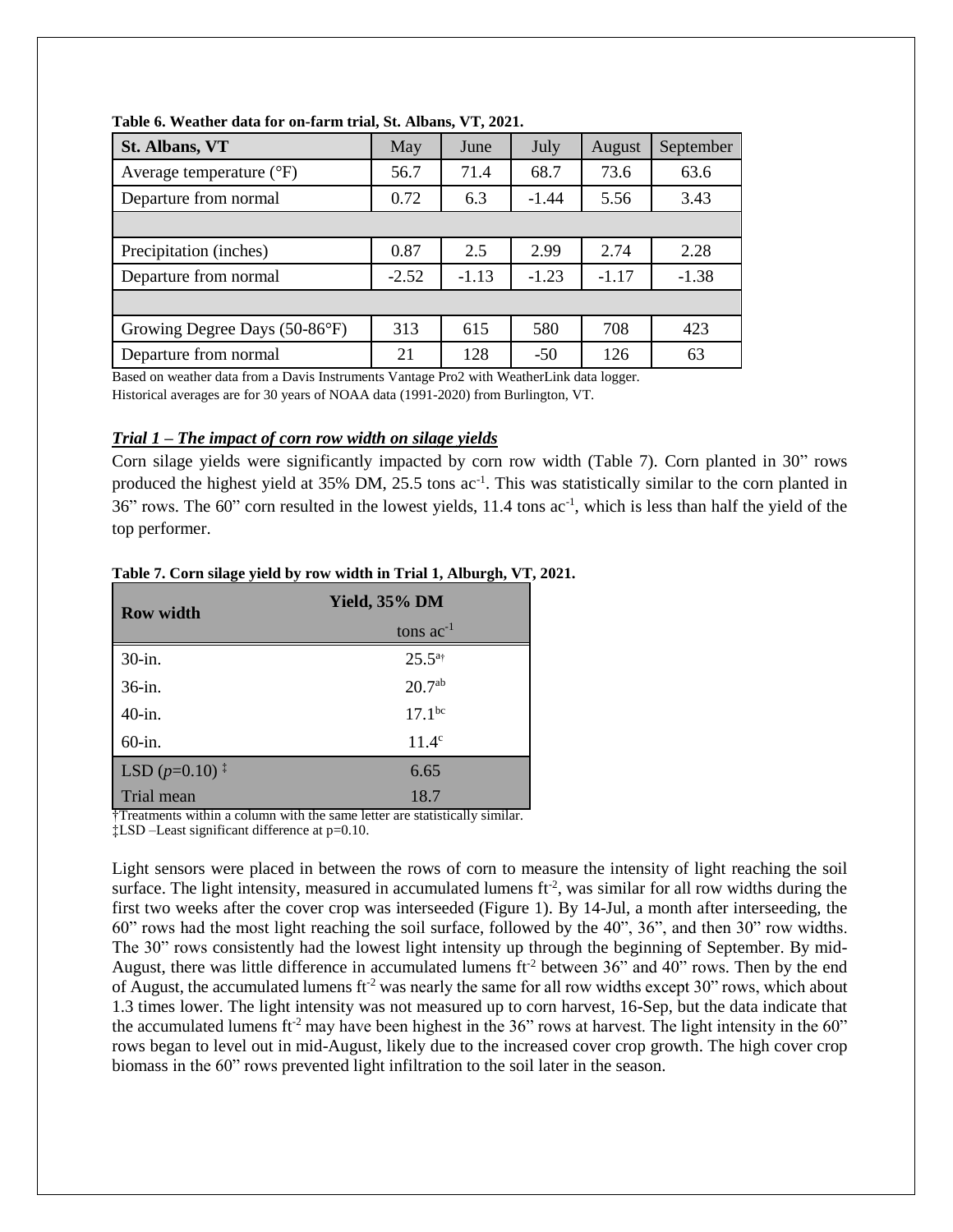

**Figure 1. Light intensity at the soil surface by row width in Trial 1, Alburgh, VT, 2021.**

## *Trial 2 – The impact of corn row width on silage productivity and establishment of interseeded forages*

#### *Interactions*

There was a significant interaction  $(p=0.0201)$  between corn row width and cover crop treatment (Figure 2). All three cover crop treatments had higher dry matter yields when interseeded into 60" rows compared to 30" rows. The orchardgrass/alfalfa mix had the highest yield in the 60" plots, but the alfalfa had the highest yield in the 30" plots. The dry matter yield of the orchardgrass/alfalfa mix was 6.4 times greater in 60" rows compared to 30" rows. The orchardgrass and alfalfa treatments alone were only 3.2 and 1.5 times greater in the 60" rows. The orchardgrass did not establish well when planted alone in either of the row spacings but was much more successful when planted with the alfalfa. Orchardgrass is a good companion plant for alfalfa and can improve stand yields, as seen in this trial.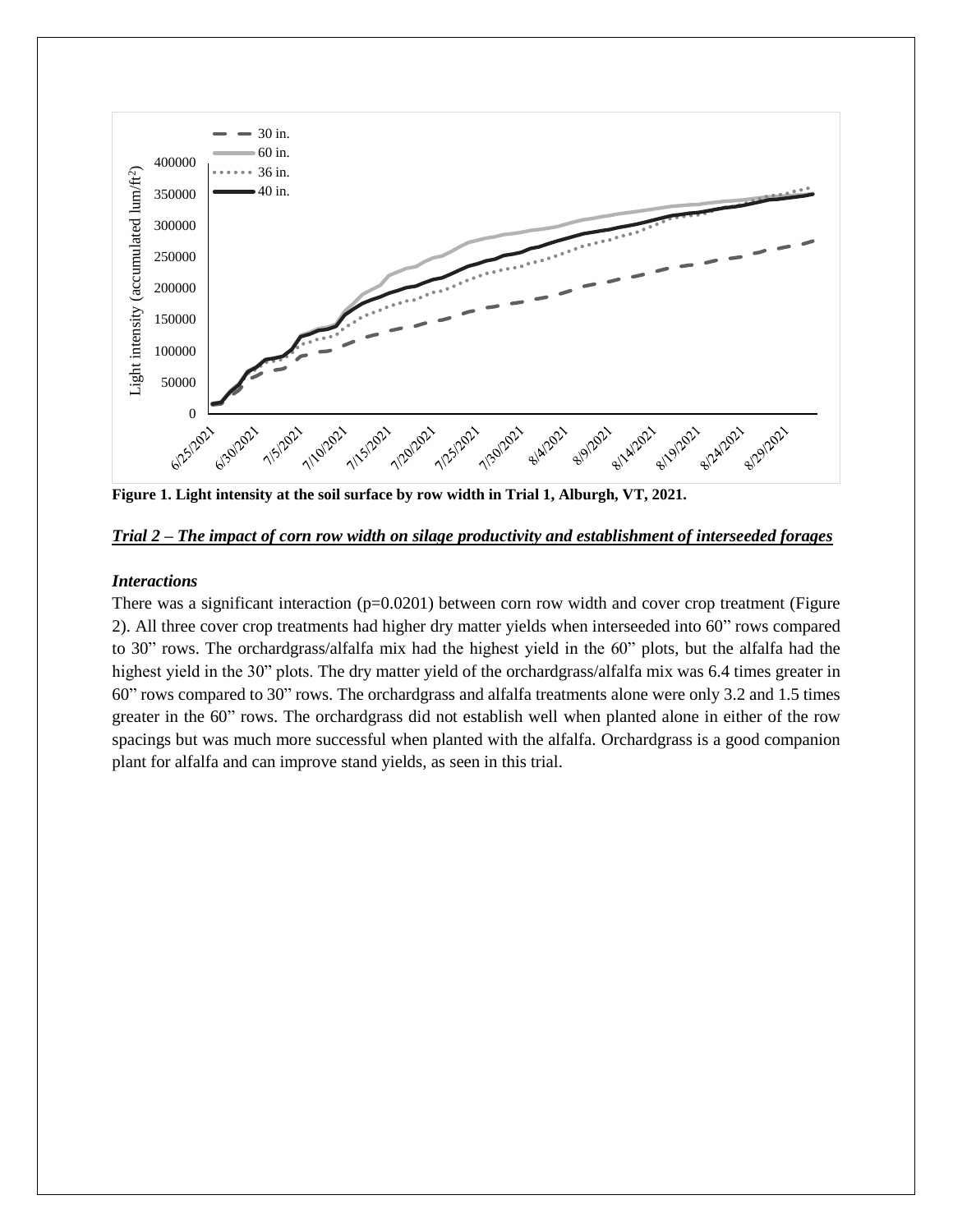

**Figure 2. Cover crop DM yield for each cover crop treatment by corn row width in Trial 2, Alburgh, VT, 2021.**

#### *Impact of Row Width*

There was a significant difference in harvest population between the treatments (Table 8). The 30" rows had a significantly higher population,  $39,122$  plants  $ac^{-1}$ , than the other row widths. The population of the 40" rows (19,738 plants ac<sup>-1</sup>) was about half the population of the 30" rows. This is likely due to the different corn planters used and difficulty reaching the target seeding rate at planting in the 40" rows. Silage yields at 35% DM were highest in 30" rows, 33.1 tons  $ac^{-1}$ , likely due to that higher population at harvest. Even with the lowest harvest population, the  $40$ " rows had the second highest yields  $(23.2 \text{ tons } ac^{-1})$  and was statistically higher than the 60" rows (21.4 tons ac<sup>-1</sup>). The corn hybrid planted (B90R92Q) in this trial was a semi-flex ear variety. Flex ear hybrids are more cost effective when planted at lower seeding rates as they can adjust corn ear size relative to plant population to remain high yielding despite fewer plants. This may explain why 40" plot yields were high even with such low populations at harvest.

Row width had a significant impact on some of the silage quality characteristics (Table 9). The 40" rows had the highest TDN content (65.8%) but was statistically similar to the 30" rows (65.5%). The 30-hr uNDFom content in the 40" rows (15.5%) was significantly lower than the other row widths. The 40" rows also had a 30-hr NDFD content (58.1%) that was statistically greater than the other rows widths. The 40" rows had the highest predicted milk yield per ton of dry matter (DM), 3181 lbs. ton<sup>-1</sup> and that was statistically similar to the 60" rows (3112 lbs. ton<sup>-1</sup>). When differences in yield are considered, the 30" rows had the highest milk yield per acre (34,235 lbs. ac<sup>-1</sup>) and was significantly greater than the other row widths. Flex ear hybrids can change the size of ears formed depending on resources available (i.e. populations) and we would expect there to be a higher proportion of ear material compared to the less digestible fiber materials in the 40" row spacing where the populations were very low. The 40" rows produced silage that had little quality differences compared to the 30" rows, even when the overall yield in the 30" rows was that there could be a higher proportion of ear material as a result of the flex ear characteristic.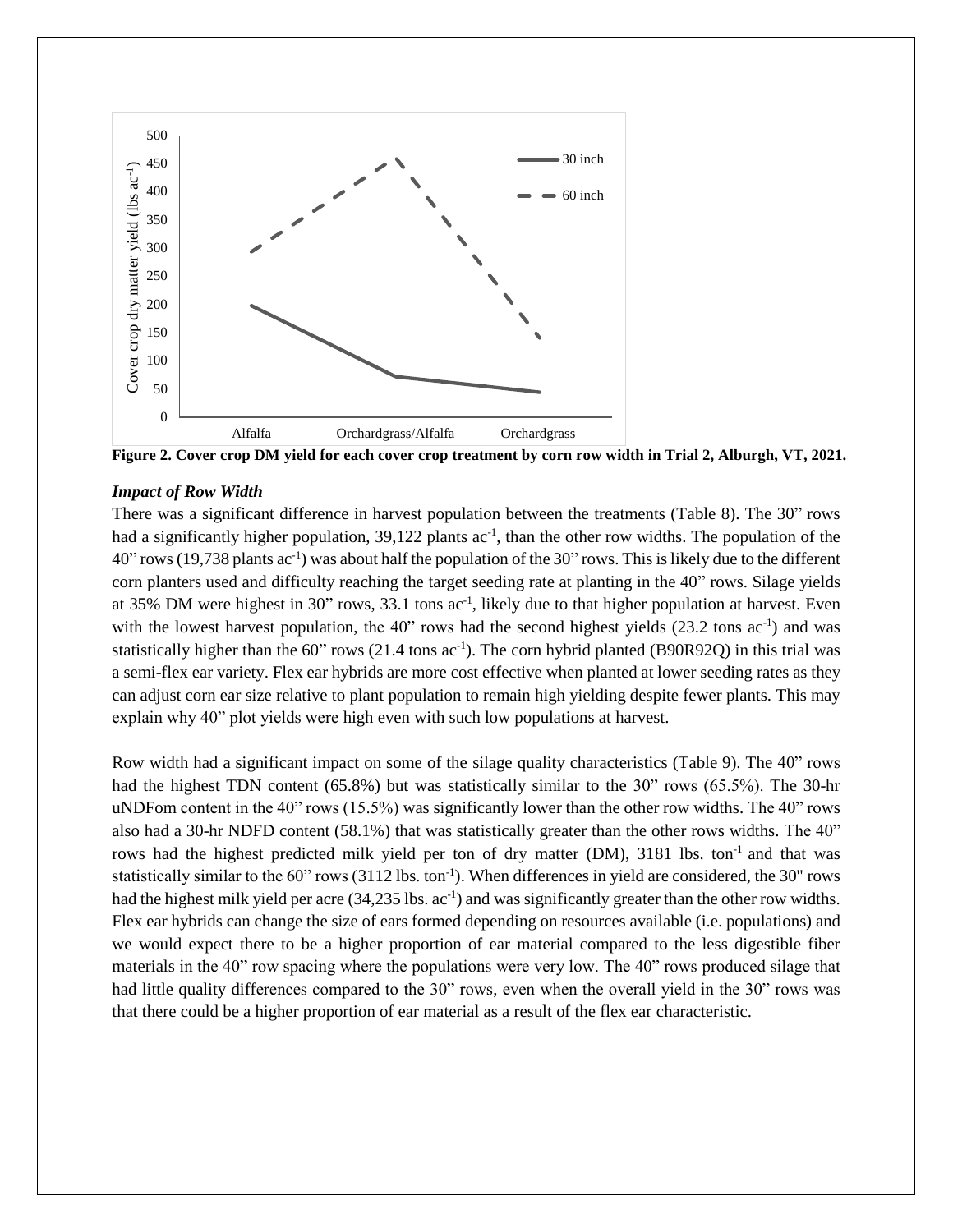| <b>Row width</b>          | <b>Harvest population</b> | <b>Yield, 35% DM</b> |  |  |  |
|---------------------------|---------------------------|----------------------|--|--|--|
|                           | plants ac <sup>-1</sup>   | tons $ac^{-1}$       |  |  |  |
| $30$ -in.                 | 39122 <sup>a†</sup>       | $33.1^a$             |  |  |  |
| $40$ -in.                 | 19738 <sup>c</sup>        | $23.2^{b}$           |  |  |  |
| $60$ -in.                 | 32384 <sup>b</sup>        | $21.4^\circ$         |  |  |  |
| LSD $(p=0.10)^{\ddagger}$ | 2285                      | 1.78                 |  |  |  |
| Trial mean                | 30415                     | 25.9                 |  |  |  |

#### **Table 8. Corn silage yield and population by row width in Trial 2, Alburgh, VT, 2021.**

†Within a column, treatments marked with the same letter were statistically similar (p=0.10). ‡LSD –Least significant difference at p=0.10.

| <b>Row width</b>               | $\bf CP$        | <b>ADF</b> | aNDFom    | Lignin     | <b>Starch</b> | <b>TDN</b>        | $30-hr$<br>uNDFom | $30-hr$<br><b>NDFD</b> | NE <sub>L</sub>   | <b>Milk</b>              |                    |
|--------------------------------|-----------------|------------|-----------|------------|---------------|-------------------|-------------------|------------------------|-------------------|--------------------------|--------------------|
|                                |                 |            |           | --% of DM- |               |                   |                   | $%$ of<br><b>NDF</b>   | Mcal<br>$lb^{-1}$ | $lbs.$ ton <sup>-1</sup> | $lbs. ac-1$        |
| 30-in.                         | 7.58            | 21.1       | 37.7      | 2.40       | 36.9          | $65.5^{a\dagger}$ | $17.4^{\rm b}$    | $53.8^{b}$             | 0.690             | 2897 <sup>b</sup>        | $34235^a$          |
| $40$ -in.                      | 7.85            | 20.1       | 36.8      | 2.43       | 36.6          | $65.8^{a}$        | $15.5^{\rm a}$    | 58.1 <sup>a</sup>      | 0.694             | $3181^a$                 | 25077 <sup>b</sup> |
| $60$ -in.                      | 7.93            | 21.4       | 38.5      | 2.68       | 35.4          | 64.0 <sup>b</sup> | $17.1^{\rm b}$    | $55.5^{b}$             | 0.669             | $3112^a$                 | 25208 <sup>b</sup> |
| LSD $(p = 0.10)^{\frac{1}{4}}$ | NS <sup>Y</sup> | NS         | <b>NS</b> | NS         | <b>NS</b>     | 1.39              | 1.38              | 2.06                   | <b>NS</b>         | 198                      | 3543               |
| Trial mean                     | 7.78            | 20.8       | 37.6      | 2.50       | 36.3          | 65.1              | 16.6              | 55.8                   | 0.684             | 3063                     | 28173              |

**Table 9. Corn silage quality characteristics by row width in Trial 2, Alburgh, VT, 2021.**

 $\dagger$ Within a column, treatments marked with the same letter were statistically similar (p=0.10).

‡LSD –Least significant difference at p=0.10.

 $\angle$  Y NS – There was no statistical difference between treatments in a particular column (p=0.10).

# *Impact of Row Width and Forage Crop on Establishment*

The cover crop yield was significantly impacted by row width (Table 10.) Cover crop yield was 2.8 times greater in the 60" rows compared to 30" rows.

# **Table 10. Cover crop yield by row width in Trial 2, Alburgh, VT, 2021.**

| <b>Row width</b>          | Dry matter yield         |  |  |  |  |
|---------------------------|--------------------------|--|--|--|--|
|                           | $lbs$ . $ac^{-1}$        |  |  |  |  |
| $30$ -in.                 | $105^{\text{b} \dagger}$ |  |  |  |  |
| $60$ -in.                 | 298 <sup>a</sup>         |  |  |  |  |
| LSD $(p=0.10)^{\ddagger}$ | 75.4                     |  |  |  |  |
| Trial mean                | 202                      |  |  |  |  |

 $\dagger$ Within a column, treatments marked with the same letter were statistically similar (p=0.10).

‡LSD –Least significant difference at p=0.10.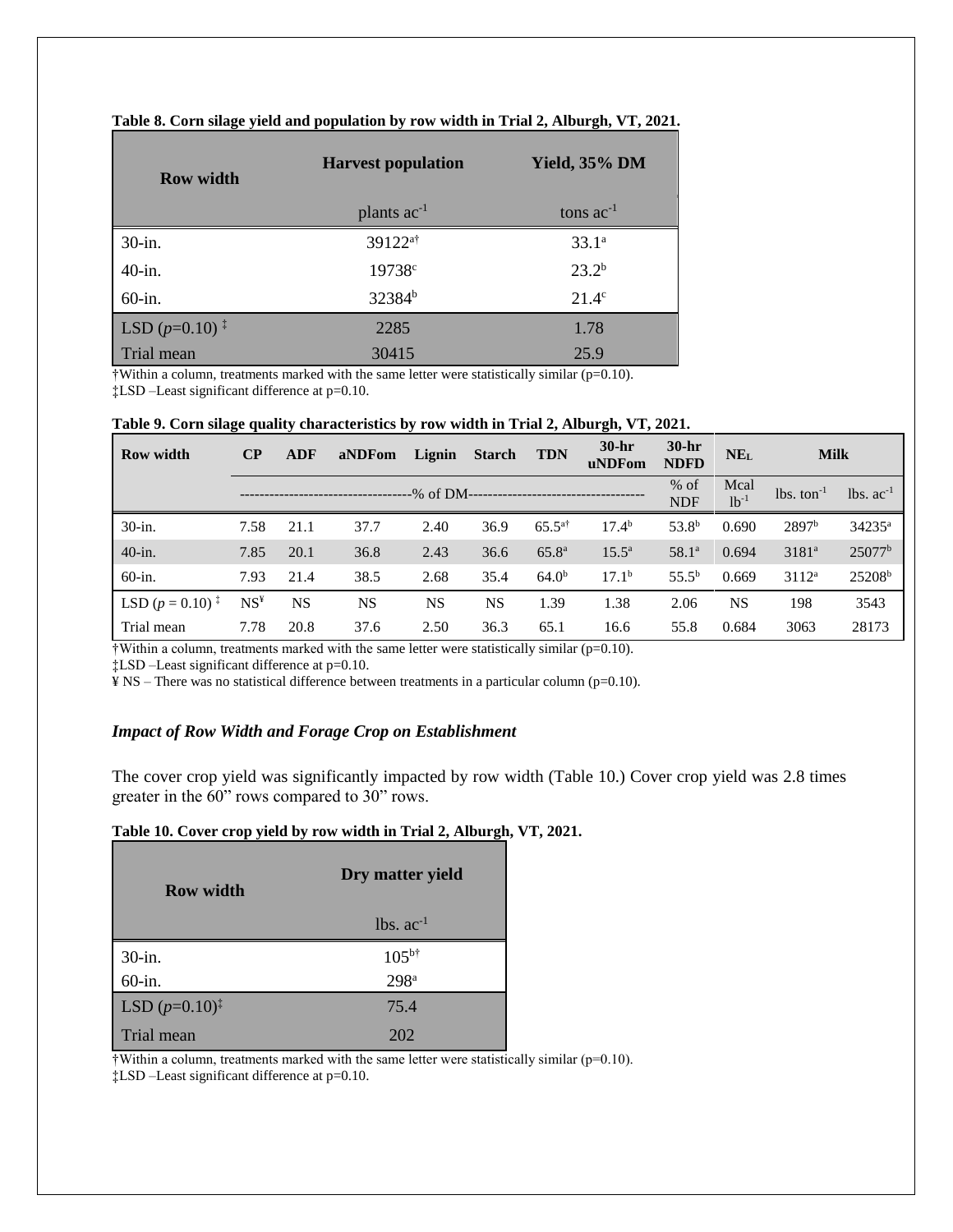There was a significant difference in forage yield between the treatments (Table 11). The orchardgrass/ alfalfa mix produced the highest yield, 266 lbs. ac<sup>-1</sup>, but this was not significantly different from the alfalfa treatment. The yield of the orchardgrass was significantly less than the other two forage treatments.

| <b>Cover crop</b>           | Dry matter yield |  |  |  |  |
|-----------------------------|------------------|--|--|--|--|
|                             | $lbs. ac^{-1}$   |  |  |  |  |
| Alfalfa                     | $246^{a}$ †      |  |  |  |  |
| Orchardgrass/Alfalfa        | $266^a$          |  |  |  |  |
| Orchardgrass                | 93 <sup>b</sup>  |  |  |  |  |
| LSD $(p=0.10)$ <sup>‡</sup> | 92.4             |  |  |  |  |
| Trial mean                  | 202              |  |  |  |  |

**Table 11. Dry matter yield by cover crop treatment in Trial 2, Alburgh, VT, 2021.**

†Within a column, treatments marked with the same letter were statistically similar (p=0.10). ‡LSD –Least significant difference at p=0.10.

## *On-farm research trial to evaluate the effect of row width on corn silage yields*

In the on-farm trial in St. Albans, there was not a significant difference in corn populations at harvest between the two row widths (Table 12). Since 60" row widths result in half the total number of rows in a field, the seeding rate was doubled to account for the loss of rows. These results indicate that the planting equipment used was able to accurately plant at a high seeding rate (60,000 seeds ac<sup>-1</sup>) in the 60" rows. The average dry matter at harvest was 36.3%. Even though there were no differences in harvest population, there was a significant difference in yield. The 30" rows produced 3.2 tons ac<sup>-1</sup> more than the 60" rows, with yields of 24.9 and 21.7 tons  $ac^{-1}$  respectively.

The corn row width had minimal impacts on the silage quality characteristics (Table 13). The ADF content was statistically lower in the 60" rows (21.3%) compared to the 30" rows (24.9%). The aNDFom content was also significantly lower in the 60" rows (36.9%). The 60" rows had statistically greater predicted milk yield per ton of dry matter (DM), 3275 lbs. ton<sup>-1</sup>. When differences in yield are considered, there was no significant difference in the milk yield per acre between the 60" and 30" row widths.

| <b>Row width</b> | <b>Harvest</b><br>population | <b>Harvest</b><br>DM | <b>Yield, 35% DM</b> |  |  |
|------------------|------------------------------|----------------------|----------------------|--|--|
|                  | plants ac <sup>-1</sup>      | $\%$                 | tons $ac^{-1}$       |  |  |
| $30$ -in.        | 28542                        | 35.7                 | $24.9^{a}$ †         |  |  |
| $60$ -in.        | 28044                        | 37.0                 | 21.7 <sup>b</sup>    |  |  |
| LSD $(p=0.10)^*$ | NS <sup>¥</sup>              | <b>NS</b>            | 2.51                 |  |  |
| Trial mean       | 28293                        | 36.3                 | 23.3                 |  |  |

## **Table 12. Corn harvest characteristics by row width, St. Albans, VT, 2021.**

 $\dagger$ Within a column, treatments marked with the same letter were statistically similar ( $p=0.10$ ). ‡LSD –Least significant difference at p=0.10.

¥NS- no significant difference at p=0.10.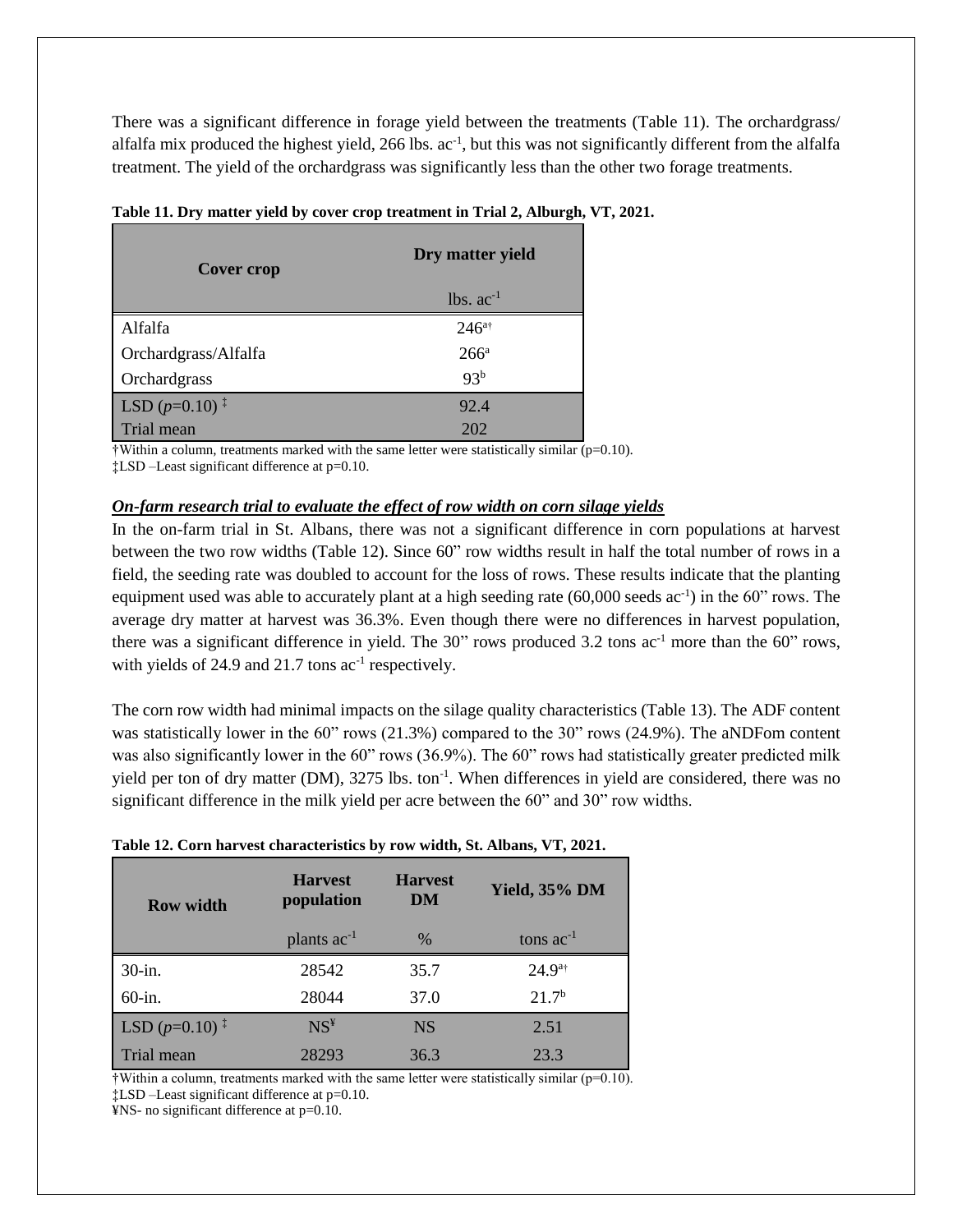| <b>Row width</b>     | $\bf CP$             | ADF               | aNDFom            | Lignin    | Starch TDN |           | $30-hr$<br>uNDFom    | $30-hr$<br><b>NDFD</b> | NE <sub>L</sub> | <b>Milk</b>       |           |
|----------------------|----------------------|-------------------|-------------------|-----------|------------|-----------|----------------------|------------------------|-----------------|-------------------|-----------|
|                      | ----------% of DM--- |                   |                   |           |            |           | $%$ of<br><b>NDF</b> | Mcal $lb^{-1}$         | lbs.<br>$ton-1$ | lbs.<br>$ac^{-1}$ |           |
| $30$ -in.            | 8.03                 | $24.9^{b\dagger}$ | 41.7 <sup>b</sup> | 2.90      | 33.0       | 62.7      | 20.1                 | 51.8                   | 0.642           | $3115^{b}$        | 27218     |
| $60$ -in.            | 8.20                 | $21.3^{\circ}$    | 36.9 <sup>a</sup> | 2.57      | 36.4       | 64.0      | 16.7                 | 54.6                   | 0.673           | $3275^{\circ}$    | 24888     |
| LSD $(p = 0.10)^{+}$ | $NS^*$               | 3.19              | 2.39              | <b>NS</b> | <b>NS</b>  | <b>NS</b> | NS                   | <b>NS</b>              | <b>NS</b>       | 122               | <b>NS</b> |
| Trial mean           | 8.12                 | 23.1              | 39.3              | 2.73      | 34.7       | 63.3      | 18.4                 | 53.2                   | 0.658           | 3195              | 26053     |

**Table 13. Corn silage quality characteristics by row width, St. Albans, VT, 2021.**

 $\dagger$ Within a column, treatments marked with the same letter were statistically similar ( $p=0.10$ ).

‡LSD –Least significant difference at p=0.10.

¥NS- no significant difference at p=0.10.

# **DISCUSSION**

The results from this season are consistent with what has been observed in the past two years of research at Borderview Research Farm. Since 2019, corn planted in 30" rows have produced significantly higher yields than 60" rows (Figure 3). One of the on-going challenges of planting corn in 60" rows is planting at a seeding rate high enough to make up for the wider row spacing. The seeding rate for 60" rows need to be about twice as high as the 30" rows in order to maintain number of plants per acre and reduce yield loss. This is likely one of the reasons why the wider rows produced lower yields. Not all equipment can plant at such high seeding rates. Variety selection is even more crucial when planting at such high populations, to ensure that plants will still produce good size ears even in dense rows. More research needs to be done on selecting hybrids that will perform well at high seeding rates. Flex ear hybrids have the potential to make up for lower populations and still produce adequate yields by increasing ear size when planted at those low seeding rates. Nonetheless, majority of corn silage yield comes from the stover and less plants per acre, or smaller plants, will likely result in less overall biomass. Even with the most appropriate variety it may be difficult to overcome the yield gap between 30" and 60" corn. Continuing to test row widths of 36" to 40" might lead to viable options.

The wider row spacing however, has led to significantly higher cover crop yields regardless of the cover crop treatments. Increased light infiltration between rows allows for better cover crop establishment and results in high biomass production. Planting corn in 36" and 40" rows may have the potential to minimize the yield loss while allowing successful cover crop establishment. Unfortunately, these large biomass and often tall diverse cover crop mixtures are largely removed during silage harvest. If the cover crop is an annual, it will no longer survive and will not provide ground cover. Hence, a low growing or perennial crop needs to be planted in the wider rows. In 2021, our team experimented with interseeding forage crops between the rows of corn. Ultimately, if forage can be established it could provide an incentive to incorporate wider rows of corn. If silage yields can be maintained, then farmers can begin to select their interseed cover crops for more targeted benefits. A growing number of farmers and researchers are interested in using interseeded crops as forage. The goal of this trial was to select perennial forage species that would begin establishing while the corn was growing and continue to grow the following spring. Orchardgrass and alfalfa are commonly used in Vermont, and these data suggest that the two species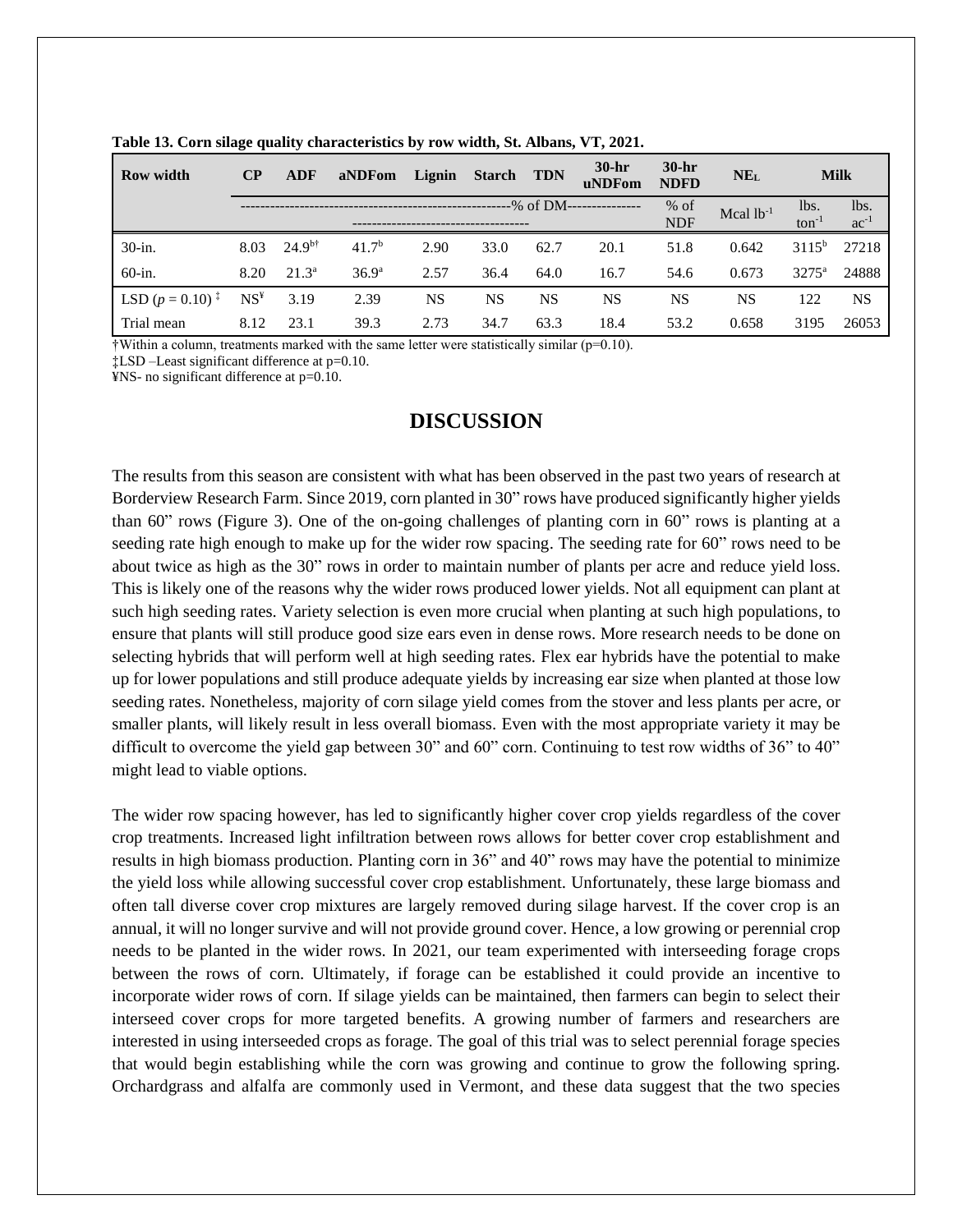perform better when planted in a mixture than alone. More research needs to be done on selecting perennial forage species for interseeding into corn silage.



**Figure 3. Corn silage yield in 30" and 60" rows by year, Alburgh, VT, 2019-2021.** An asterisk (\*) indicates a statistically significant (p=0.10) difference between treatments for that year.



**Figure 4. Cover crop yield in 30" and 60" rows by year, Alburgh, VT, 2019-2021.** An asterisk (\*) indicates a statistically significant (p=0.10) difference between treatments for that year.